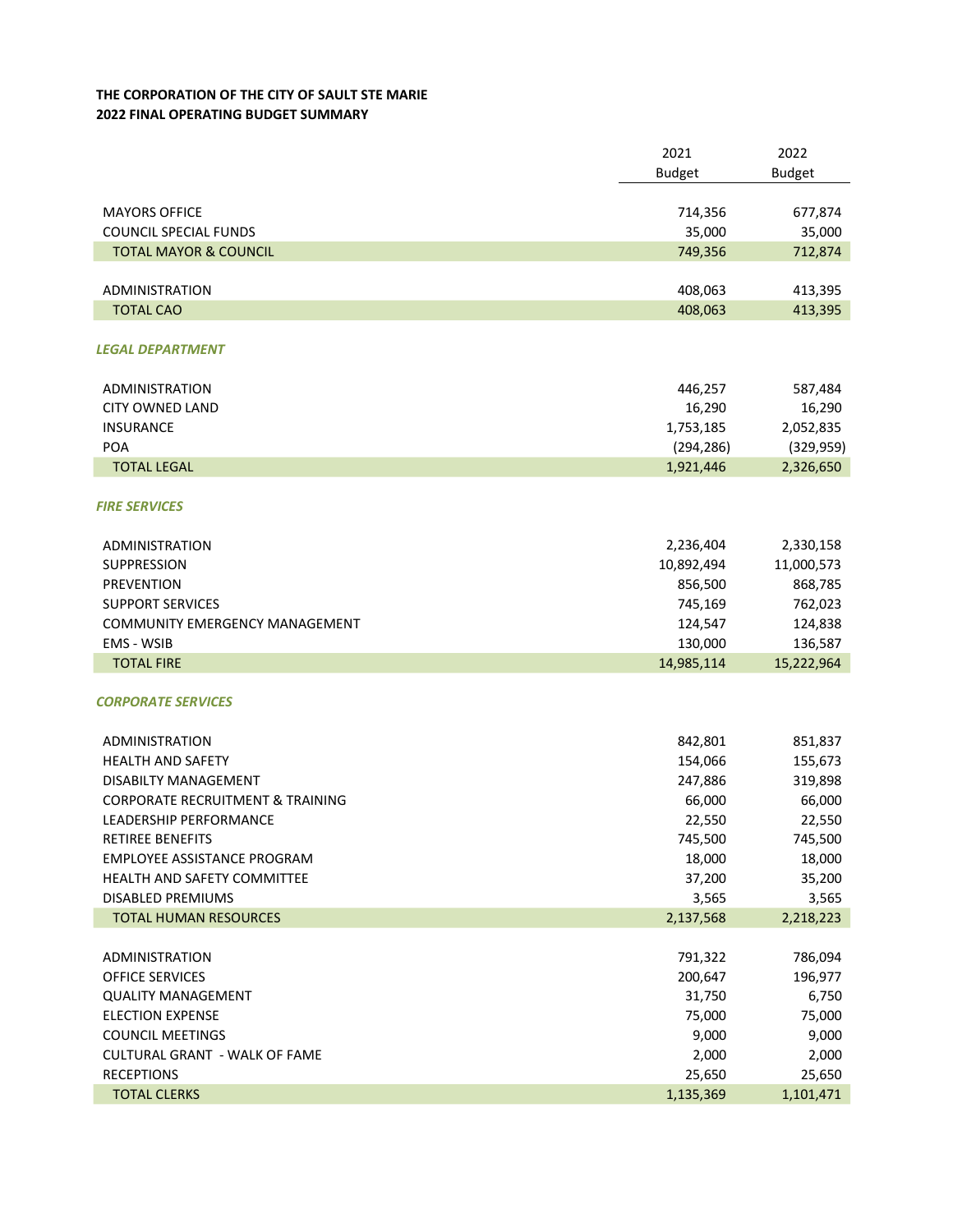|                                                      | 2021          | 2022          |
|------------------------------------------------------|---------------|---------------|
|                                                      | <b>Budget</b> | <b>Budget</b> |
| <b>ACCOUNTING</b>                                    | 1,032,050     | 1,048,347     |
| <b>TAX</b>                                           | 460,708       | 401,800       |
| <b>PURCHASING</b>                                    | 312,387       | 316,588       |
| <b>ADMINISTRATION</b>                                | 718,090       | 757,846       |
| FINANCIAL EXPENSE - BANKING                          | 60,250        | 60,250        |
| <b>FINANCIAL FEES</b>                                | 98,572        | 98,753        |
| <b>TOTAL FINANCE</b>                                 | 2,682,057     | 2,683,584     |
| INFORMATION TECHNOLOGY                               | 2,426,066     | 2,546,270     |
| <b>GIS SERVICES</b>                                  | 253,000       | 194,223       |
| <b>TOTAL INFORMATION TECHNOLOGY</b>                  | 2,679,066     | 2,740,493     |
|                                                      |               |               |
| <b>TOTAL CORPORATE SERVICES</b>                      | 8,634,060     | 8,743,771     |
| <b>PUBLIC WORKS AND ENGINEERING</b>                  |               |               |
| <b>ENGINEERING DESIGN</b>                            | 2,076,882     | 2,102,707     |
| <b>ADMINISTRATION</b>                                | 170,818       | 167,526       |
| <b>BUILDING PERMIT/INSPECTION</b>                    | 202,055       | 198,159       |
| <b>BUILDING SERVICES</b>                             | 1,390,358     | 1,388,534     |
| <b>HYDRANTS</b>                                      | 1,317,000     | 1,365,000     |
| <b>STREET LIGHTING</b>                               | 1,915,780     | 1,915,780     |
| SEWAGE DISPOSAL SYSTEM                               | 5,463,520     | 5,663,205     |
| ENVIRONMENTAL CLEANUP                                | 20,000        | 20,000        |
| MISCELLANEOUS CONSTRUCTION                           | 1,300,000     | 1,326,000     |
| <b>TOTAL ENGINEERING</b>                             | 13,856,413    | 14,146,911    |
|                                                      |               |               |
| WORKS: ADMIN/SUPVERVISION/OVERHEAD                   | 3,166,933     | 3,181,860     |
| <b>ROADWAYS</b>                                      | 3,336,940     | 3,404,463     |
| SIDEWALKS (INCLUDING WINTER CONTROL)                 | 957,944       | 1,013,668     |
| <b>WINTER CONTROL ROADWAYS</b>                       | 6,555,721     | 6,498,822     |
| <b>SANITARY SEWERS</b>                               | 2,007,040     | 2,062,119     |
| <b>STORM SEWERS</b>                                  | 618,984       | 622,489       |
| TRAFFIC & COMMUNICIATIONS                            | 1,693,599     | 1,852,734     |
| CARPENTRY                                            | 747,403       | 681,042       |
| <b>ADMINISTRATION</b>                                | 1,672,085     | 1,679,651     |
| <b>BUILDINGS &amp; EQUIPMENT</b>                     | 2,210,177     | 2,243,634     |
| <b>PARKS OPERATIONS</b>                              | 3,434,523     | 3,667,466     |
| <b>WASTE MANAGEMENT</b>                              | 3,697,513     | 3,982,211     |
| <b>TOTAL PUBLIC WORKS</b>                            | 30,098,862    | 30,890,159    |
| <b>TOTAL PUBLIC WORKS AND ENGINEERING</b>            | 43,955,275    | 45,037,070    |
| <b>COMMUNITY DEVELOPMENT AND ENTERPRISE SERVICES</b> |               |               |

| <b>FUTURE SSM</b>                | 444,656   | 427,293   |
|----------------------------------|-----------|-----------|
| <b>TOURISM</b>                   | 502.416   | 514,108   |
| ECONOMIC DEVELOPMENT CORPORATION | 711,750   | 727,759   |
| <b>ISAP-IMMIGRATION PROGRAM</b>  |           |           |
| <b>HUMANE SOCIETY</b>            | 600.122   | 622.327   |
| PLANNING                         | 1,024,281 | 1,019,930 |
| SPORTS ADMINISTRATION            | 14.979    | 15.641    |
|                                  |           |           |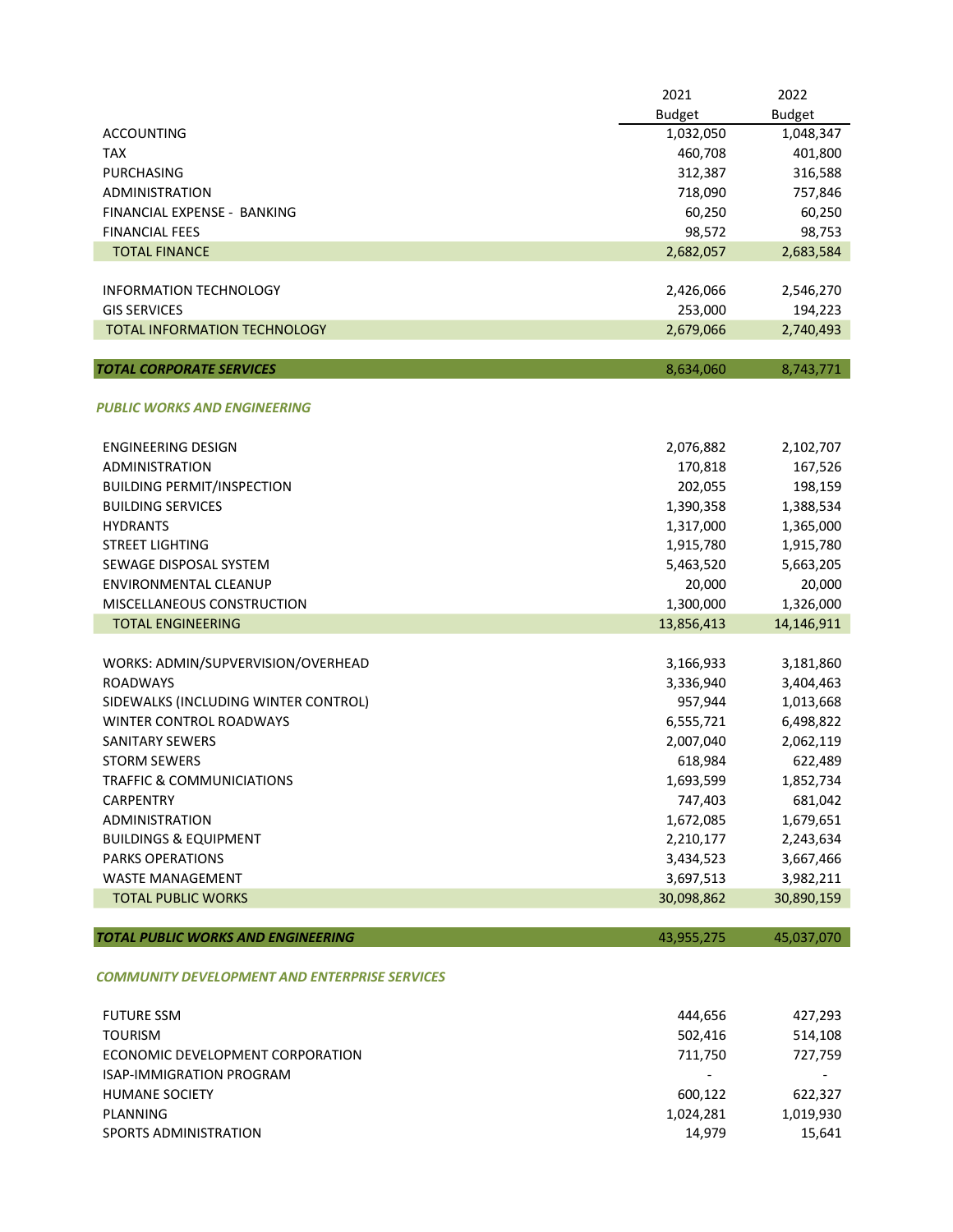|                                                     | 2021          | 2022          |
|-----------------------------------------------------|---------------|---------------|
|                                                     | <b>Budget</b> | <b>Budget</b> |
| RECREATION & CULTURE ADMINISTRATION                 | 504,359       | 522,759       |
| <b>CANADA DAY</b>                                   | 10,500        | 10,500        |
| MAYORS YOUTH ADVISORY                               | 27,500        | 27,500        |
| MISCELLANEOUS PROGRAMS                              | 27,396        | 27,555        |
| PARKS & REC ADVISORY COMMITTEE                      | 1,665         | 1,465         |
| ROBERTA BONDAR PARK                                 | 169,905       | 193,410       |
| <b>BELLEVUE PARK MARINA</b>                         | (2,982)       | 1,789         |
| BONDAR MARINA                                       | 16,896        | 16,961        |
| SENIORS DROP IN CENTRE                              | 328,240       | 368,645       |
| <b>NCC 55+ PROGRAMMING</b>                          | 137,710       | 150,141       |
| <b>NCC COMMUNITY SPACE</b>                          | 54,361        | 56,658        |
| <b>ARTS &amp; CULTURE</b>                           |               | 114,877       |
| HISTORIC SITES BOARD - OLD STONE HOUSE              | 332,442       | 338,707       |
| <b>LOCKS OPERATIONS</b>                             | 28,263        | 30,321        |
| JOHN RHODES COMMUNITY CENTRE                        | 1,718,765     | 1,806,582     |
| <b>FACILITIY ADMINISTRATION</b>                     | 793,250       | 801,872       |
| <b>FACILITIES-SUMMER STUDENTS</b>                   | 25,632        | 27,618        |
| <b>GRECO POOL</b>                                   | 74,505        | 76,266        |
| MANZO POOL                                          |               | 51,859        |
| <b>MCMEEKEN CENTRE</b>                              | 50,632        |               |
|                                                     | 192,735       | 210,974       |
| <b>GFL MEMORIAL GARDENS</b>                         | 922,968       | 761,981       |
| NORTHERN COMMUNITY CENTRE                           | 44,580        | 46,173        |
| <b>DOWNTOWN PLAZA</b>                               |               | 41,667        |
| MISCELLANEOUS CONCESSIONS                           | 15,034        | 15,390        |
| CSD CENTRAL ADMINISTRATION                          | 837,133       | 846,159       |
| TOTAL COMMUNITY DEVELOPMENT AND ENTERPRISE SERVICES | 9,609,693     | 9,874,887     |
|                                                     |               |               |
| <b>TRANSIT</b>                                      | 7,279,960     | 7,968,459     |
| <b>SCHOOL GUARDS</b>                                | 294,233       | 291,329       |
| <b>CEMETERY OPERATIONS</b>                          | 53,874        | 78,897        |
| <b>PARKING</b>                                      | 209,523       | 210,568       |
| OTHER COMMUNITY DEVELOPMENT AND ENTERPRISE SERVICES | 7,837,590     | 8,549,253     |
|                                                     |               |               |
| <b>COMMUNITY AND ENTERPRISE SERVICES</b>            | 17,447,283    | 18,424,140    |
|                                                     |               |               |
| PUBLIC HEALTH OPERATIONS                            | 2,696,071     | 2,951,725     |
| <b>DSSAB LEVY</b>                                   | 18,418,497    | 18,994,535    |
| <b>CONSERVATION AUTHORITY</b>                       | 538,761       | 560,597       |
| <b>TOTAL LEVY BOARDS</b>                            | 21,653,329    | 22,506,857    |
|                                                     |               |               |
| POLICE SERVICES BOARD                               | 29,570,897    | 32,001,282    |
| <b>LIBRARY BOARD</b>                                | 2,898,429     | 2,959,932     |
| ART GALLERY OF ALGOMA                               | 280,785       | 280,785       |
| <b>SSM MUSEUM</b>                                   | 246,091       | 260,000       |
| <b>BUSH PLANE MUSEUM</b>                            | 175,000       | 175,000       |
| <b>CULTURAL RECOGNITION</b>                         | 1,500         | 1,500         |
| <b>CRIME STOPPERS</b>                               | 25,000        | 25,000        |
| MISC GRANT - ALGOMA UNIVERSITY                      | 40,000        | 40,000        |
| MISC GRANT - PEE WEE ARENA                          | 21,077        | 21,077        |
| MISC GRANT - OTHER SPORTS                           | 5,000         | 5,000         |
| <b>RED CROSS GRANT</b>                              | 50,000        | 50,000        |
| <b>CULTURAL GRANTS</b>                              | 144,500       | 144,500       |
|                                                     |               |               |